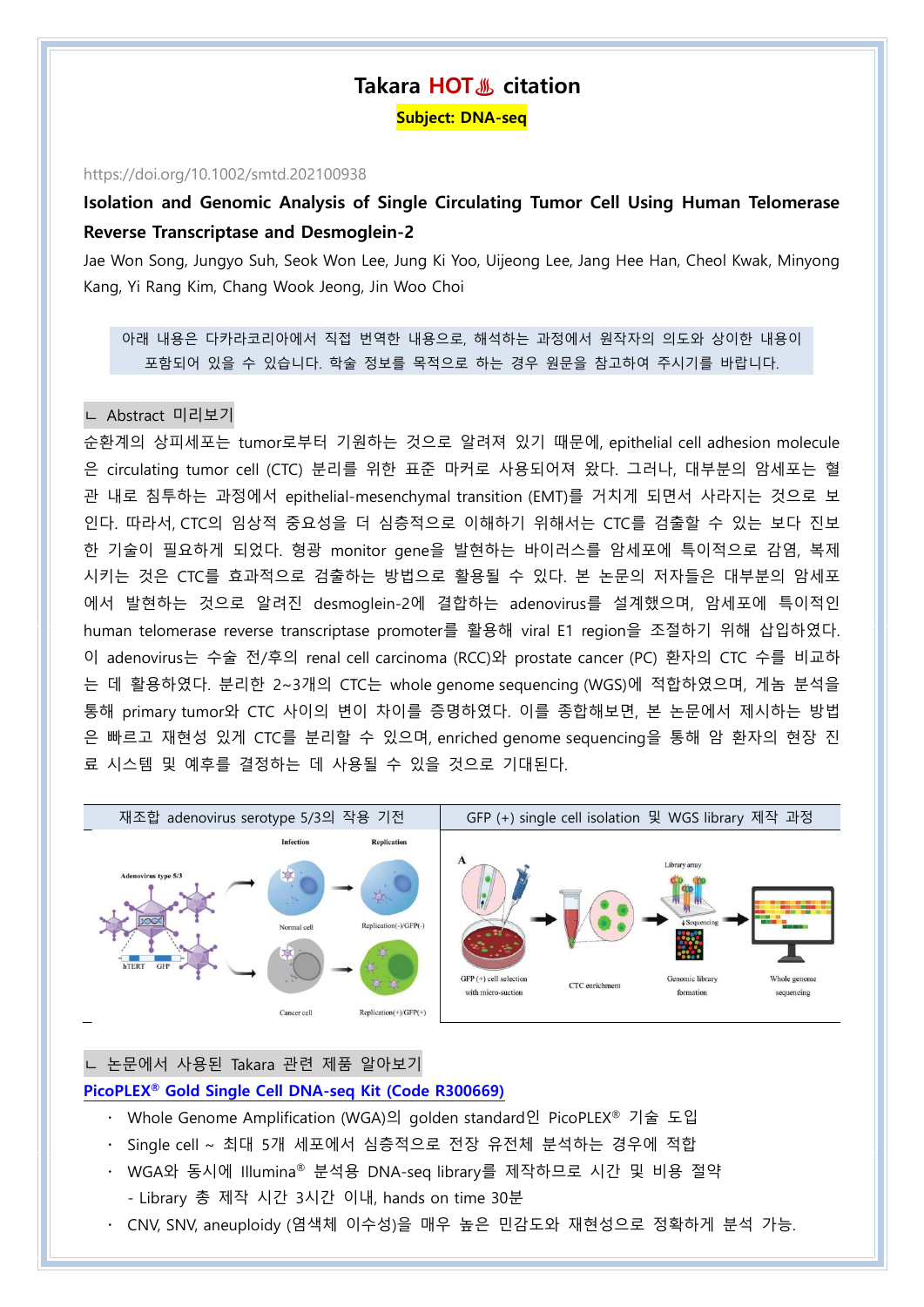# https://doi.org/10.1093/nar/gkaa1221

**Differential activation mechanisms of two isoforms of Gcr1 transcription factor generated from spliced and un-spliced transcripts in Saccharomyces cerevisiae**

Seungwoo Cha, Chang Pyo Hong, Hyun Ah Kang, Ji-Sook Hahn

아래 내용은 다카라코리아에서 직접 번역한 내용으로, 해석하는 과정에서 원작자의 의도와 상이한 내용이 포함되어 있을 수 있습니다. 학술 정보를 목적으로 하는 경우 원문을 참고하여 주시기를 바랍니다.



Gcr1은 Saccharomyces cerevisiae의 glycolytic 유전자 에 중요하게 관여하는 전사 인자로써, 최근 unspliced transcript 유래의 Gcr1<sup>U</sup>와 spliced transcript 유래의 Gcr1<sup>S</sup> , 두 개의 isoform이 존재하는 것이 밝혀 졌다. 본 연구에서는 CRISPR/Cas9를 이용해 Gcr1<sup>U</sup> 또 는 Gcr1<sup>S</sup>만을 발현하는 균주를 제작하고, isoform에 따 라 보이는 activation mechanism의 차이를 설명한다. Gcr1<sup>U</sup> monomer는 Gcr2 homodimer와 활성 복합체를 형성하는 반면, Gcr1<sup>S</sup>는 Gcr2가 존재하지 않을 때 homodimer 형태로 작용한다. 55개의 잔기로 구성된 USS domain은 Gcr1<sup>0</sup>의 N-terminus에만 존재하며, Gcr1<sup>U</sup> 뿐 아니라 Gcr1<sup>S</sup>의 dimerization까지 억제한다.

Gcr1<sup>S</sup> monomer는 에탄올 활용에 필요한 mitochondrial aldehyde dehydrogenase를 인코딩하는 ALD4 유 전자 과발현에 의해 회복할 수 있는 ALD4 promoter에 직접 결합하여, 발효에서 호흡으로 대사가 전환하 는 것을 억제한다. Gcr1<sup>∪</sup>와 Gcr1<sup>s</sup>는 유사한 유전자 조절에 관여하지만 성장기에 따라 차등한 활성을 보 이며, 이는 isoform이 환경 조건에 따른 별도의 활성화 기전을 통해 다른 역할을 하고 있음을 보여준다.

# ㄴ Takara 제품을 이용한 method 미리보기

ChIP-seq을 위해 triplicate로 배양된 세포를 각각 회수하여 sonication한 후, 총 3 ㎖ 샘플을 준비했다. 두 세트의 샘플 600 ㎕는 각 protein tag에 따른 항체와 beads를 함께 incubation한 후 reverse crosslinking 하였으며, 이 후 phenol-chloroform-isoamyl alcohol (25:24:1)를 처리하고, -80 °C에서 에탄올과 glycogen 으로 침전시켰다. 건조된 pellet은 물로 용해하여 높은 DNA 농도를 위해 모아서 분석하였다. Gcr1<sup>U</sup>와 Gcr1<sup>S</sup>의 ChIP DNA fragment (1-5 ng)의 sequencing library는 Takara의 ThruPLEX® [DNA-Seq Kit](https://www.takara.co.kr/web01/product/productList.asp?lcode=R400674)로 제작하였으며, 제조사의 프로토콜에 따라 실험을 진행하였다. 간략하게, DNA fragment의 end-repair 과정 후 3' A-tailing, adapter ligation를 진행하고, 15 cycle의 PCR을 통해 DNA를 증폭한 후 정제하였다. 제작된 library는 Illumina®의 HiSeq2500 기기를 사용해 single-end sequencing, 50 cycle로 분석하였다.

ㄴ 논문에서 사용된 Takara 관련 제품 알아보기

# **ThruPLEX® [DNA-Seq Kit \(Code R400674\)](https://www.takara.co.kr/web01/product/productList.asp?lcode=R400674)**

- 50 pg ~ 50 ng DNA 샘플로부터 Illumina® 분석용 DNA-seq library를 제작
	- FFPE DNA, ChIP DNA 등 극소량 혹은 degradation 된 샘플에도 적용 가능
- Single tube 내 3-step으로 완료되는 매우 간편한 프로토콜
	- 동일 목적의 타사 제품들과 달리, 중간 정제과정이 없어 샘플 소실 및 오염 최소화
- ThruPLEX® 기술 도입으로, stem loop adapter를 이용해 background data 영향 최소화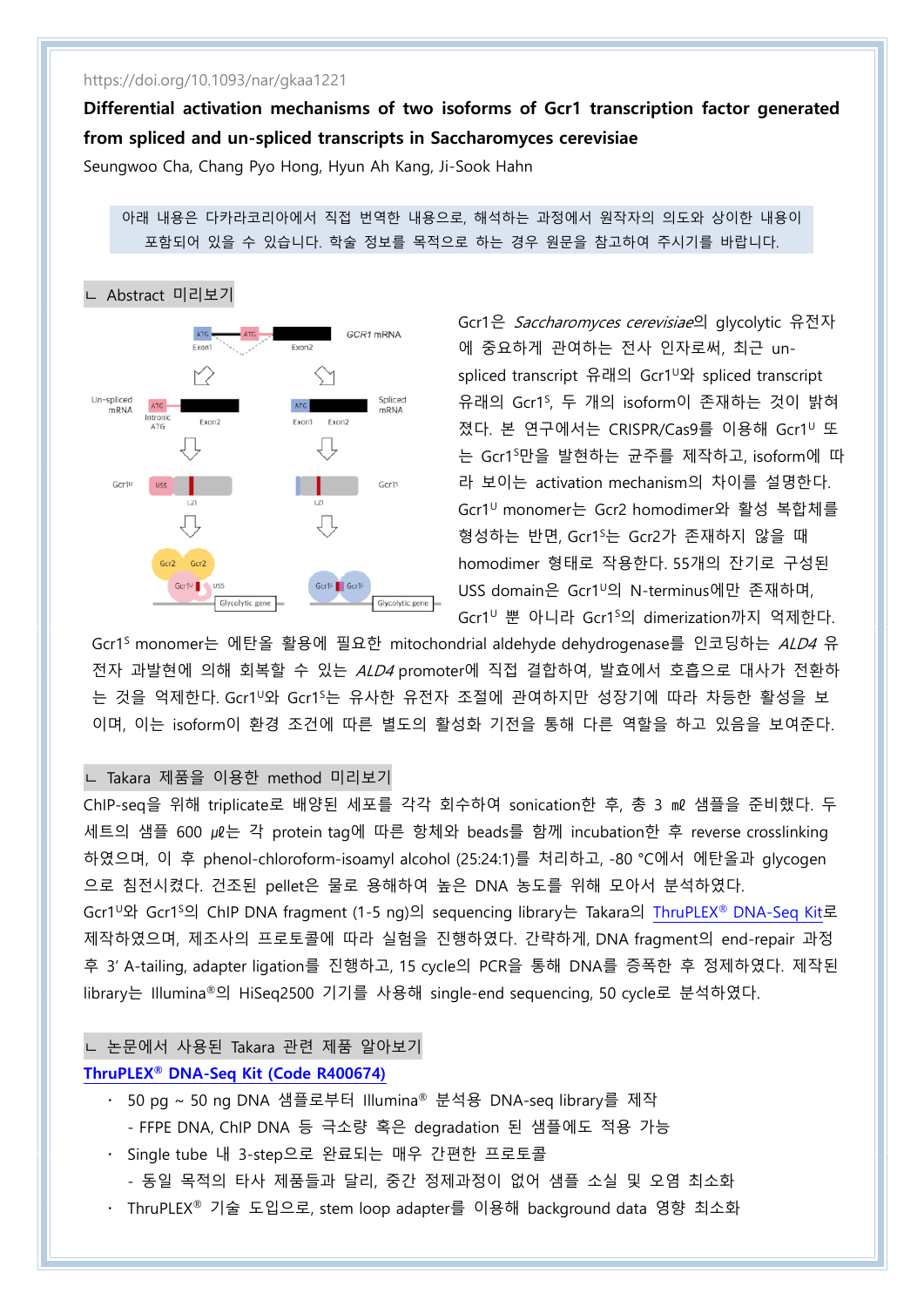https://doi.org/10.1038/s41436-021-01145-6

**Expanded clinical validation of Haploseek for comprehensive preimplantation genetic testing** David A. Zeevi, Daniel Backenroth, Elinor Hakam-Spector, Paul Renbaum, Tzvia Mann, Fouad Zahdeh, Reeval Segel, Sharon Zeligson, Talia Eldar-Geva, Ido Ben-Ami, Adi Ben-Yehuda, Shai Carmi & Gheona Altarescu

아래 내용은 다카라코리아에서 직접 번역한 내용으로, 해석하는 과정에서 원작자의 의도와 상이한 내용이 포함되어 있을 수 있습니다. 학술 정보를 목적으로 하는 경우 원문을 참고하여 주시기를 바랍니다.

#### ㄴ Abstract 미리보기

본 논문의 저자들은 이전에 착상 전 유전자 검사 (Preimplantation genetic testing, PGT)를 위한 Haploseek 분석법을 개발하였으나, 몇몇 주요한 기능이 누락되었으며 체계적으로 검증되지 못하였다. 따 라서, 이 방식을 보다 확장하여, 배아의 조부모 DNA를 함께 분석하여, X 염색체 혹은 부모가 동일한 haplotype을 가지는 부위에서의 변이를 분석할 수 있도록 하였다. 모든 검체는 0.2X의 낮은 coverage를 이용해 시퀀싱하였으며, SNP (single-nucleotide polymorphism) microarray genotyping을 수행하여 부모와 조부모 혹은 형제와 비교하였다. 이렇게 확장된 Haploseek 방식을 이용하여, 본 논문에서는 각 배아에서 보이는 염색체 내 copy-number variants (CNVs) 뿐 아니라 관련 variant-flanking haplotype을 예측해냈다. 각각의 임상 샘플은 PCR을 기반으로 한 PGT 방식을 통해 예측한 haplotype을 검증하였고, CNV 예측은 기존에 상용화된 kit와 비교하여 검증하였다. 총 151개의 배아 생검에서 모두 Haploseek 를 통해 확인한 haplotype과 CNV가 임상 PGT 결과와 일치하였으며, 17개의 상염색체 우성, 5개의 상염색체 열성, 3개의 X 염색체 관련 단일 유전자 질환을 포함하였다. 또한 1개의 로버트슨 전좌 염색체 이상과 2개의 상호전 위, 17개의 염색체 copy-number counting이 수행되었다. 이 결과는 Haploseek 방식이 임상적으로 정확성 이 있으며, 임상 PGT 분석에서 사용되는 모든 적용성에 부합함을 증명한다.

# ㄴ Takara 제품을 이용한 method 미리보기

Single cell/blastomere/blastocyst DNA는 다카라바이오의 [PicoPLEX](https://www.takara.co.kr/web01/product/productList.asp?lcode=R30050)® WGA Kit 제품을 이용해 WGA 되었 다. 이후 증폭된 각 세포의 DNA는 Illumina®사의 Nextera XT library prep kit를 이용해 genome sequencing library로 제작되었다. 각 library는 normalization 및 pooling 과정을 거쳐, NextSeq 500 기기 에서 1 X 75 single read 혹은 2 X 75 paired end를 이용해 0.2 – 0.4x의 coverage로 분석되었다.

#### ㄴ 논문에서 사용된 Takara 관련 제품 알아보기

### **PicoPLEX® [WGA Kit \(Code R30050\)](https://www.takara.co.kr/web01/product/productList.asp?lcode=R30050)**

- · PGS/PGD의 golden standard로 여겨지는 [PicoPLEX](https://www.takara.co.kr/web01/product/productList.asp?lcode=D180702)® 기술 도입
- 1 ~ 10 human cells 혹은 15 ~ 50 pg of human DNA의 샘플에 적용 가능
- Single tube 내 3-step으로 완료되는 매우 간편한 프로토콜 샘플 오염 및 손실 최소화 과정
- DNA-seq library 제작, qPCR, array 등으로 최종 산물 분석 가능

## [최신 버전] **PicoPLEX® [Single Cell WGA Kit v3 \(Code R300718\)](https://www.takara.co.kr/web01/product/productList.asp?lcode=R300718)**

- · High-fidelity 효소 도입으로, CNV는 물론 기존에는 분석이 어려웠던 SNV까지 검출 가능
- Single tube, 3-step의 프로토콜이 2.5시간 내 완료됨
- 1 ~ 10개의 세포 혹은 15 ~ 60 pg DNA로부터 2 µg 수준의 최종 산물로 증폭